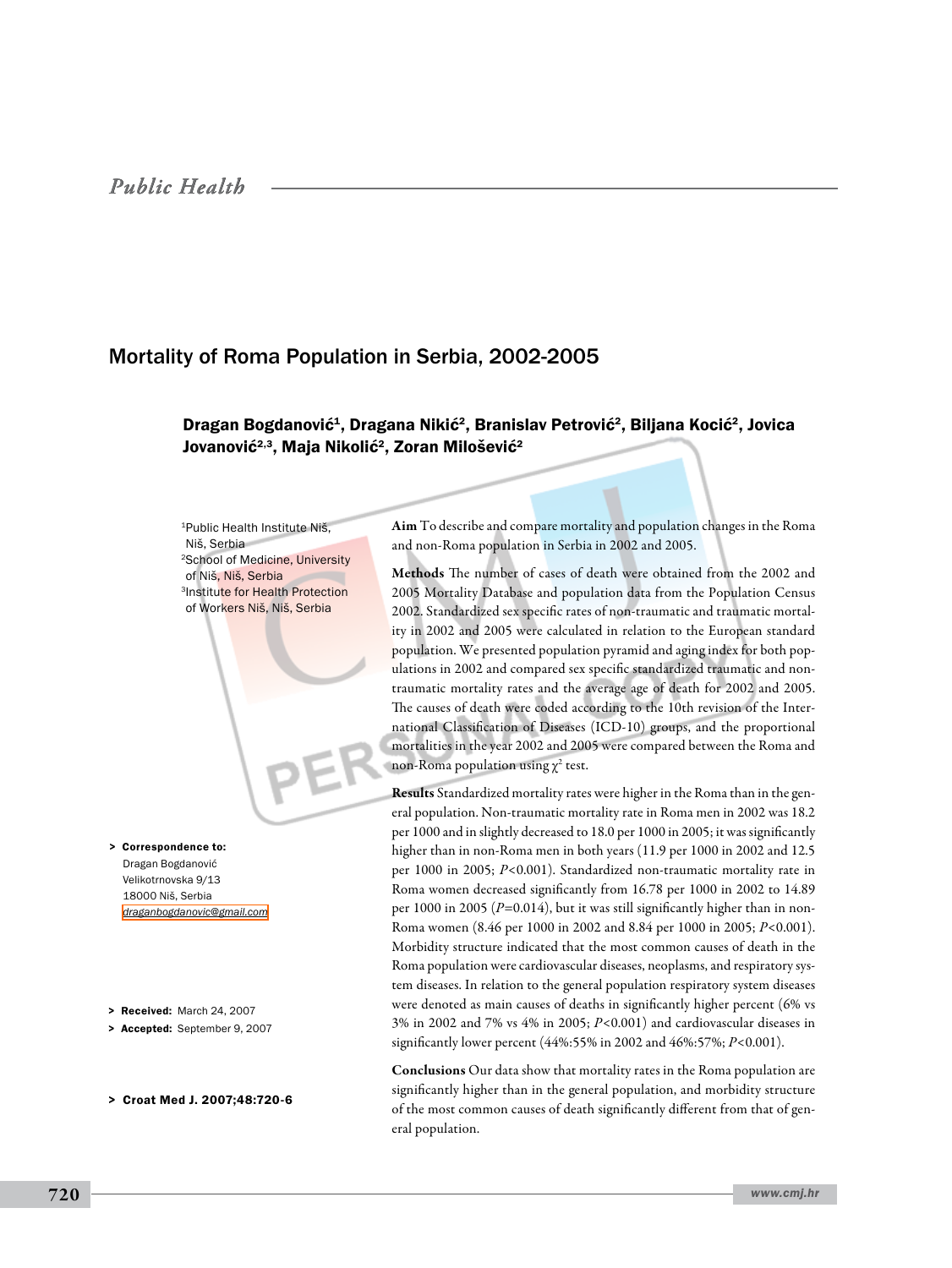According to the most recent population census in the Serbia from 2002, 108 193 or 1.44% residents declared themselves as Romani. The Roma population is among the most imperiled and potentially most vulnerable groups. Living Standards Measurement Survey (LSMS) conducted in Serbia in 2002-2003 indicated significant differences in living conditions between the Roma and non-Roma population (1). The prevalence of poverty, defined as an average total consumption below the poverty line of 57 euros per month/consumption unit, in the Roma population was as high as 64.4%, which is 6.1 times more frequent than in the general population (10.5%) (1). Extremely low level of education and very high level of unemployment characterize the social status of the Romani people. Almost two thirds (62%) of the Roma older than 15 years did not finish primary school, as opposed to 19% of the general population (1). The unemployment rate is also high, reaching 45%, while in the rest of the Serbian population it amounts to 9% (1). Such findings are not unexpected since these characteristics are highly associated with pov- $\text{erty}(1)$ .

Although the range of vaccination coverage in Serbian general population is 98%-100%, many Roma children are not included in vaccination programs (2). Twenty nine percent of Roma children aged 18-29 months do not even have vaccination cards. Data regarding the education of Roma children are also discouraging: 62% of them attended pre-school programs one year prior to the first grade, as opposed to 89% children in the general population. Also, the vast majority (98%) of children of primary school age in general population attends school, while the attendance rate among Roma children is significantly lower (74%). The difference between the proportions of Roma children and children in general population who attend secondary schools is even more drastic (only 10% vs 85%).

During the last decade, several studies dealing with diverse problems of the Roma population have been conducted in South-Eastern Europe (3-10). Compared with the general populations in Eastern and Central Europe, life expectancy of the Roma population is 10-year shorter because of poor living conditions and poverty (11). A study conducted in the Czechoslovakia in 1989 compared census data and pointed out that life expectancy of the Roma men and women were 12.1 and 14.4 years, respectively, shorter than in the general population (12).

The aim of this study was to describe and compare mortality and population changes in the Roma and non-Roma population in Serbia in 2002 and 2005. We present population pyramid and aging index for both populations for the year 2002 and compared sex specific standardized traumatic and non-traumatic mortality rates and the average age of death for 2002 and 2005.

### **Methods**

Population census data from 2002 and data from mortality database from 2002 and 2005 were received from the Serbian Office of Statistics. Causes of death were analyzed according to the 10th revision of the International Classification of Diseases (ICD-10) groups  $(13)$ .

Descriptive statistics was used to present population pyramid of the Roma and non-Roma population in 5-year age categories (0 to 75+). The aging index was calculated as the number of persons of 60 years or over per hundred persons of 15 years.

We combined the mortality data for 2002 and 2005 with age-stratified counts of men and women in the Roma and general population from 2002 census, to calculate sex specific non-traumatic and traumatic standardized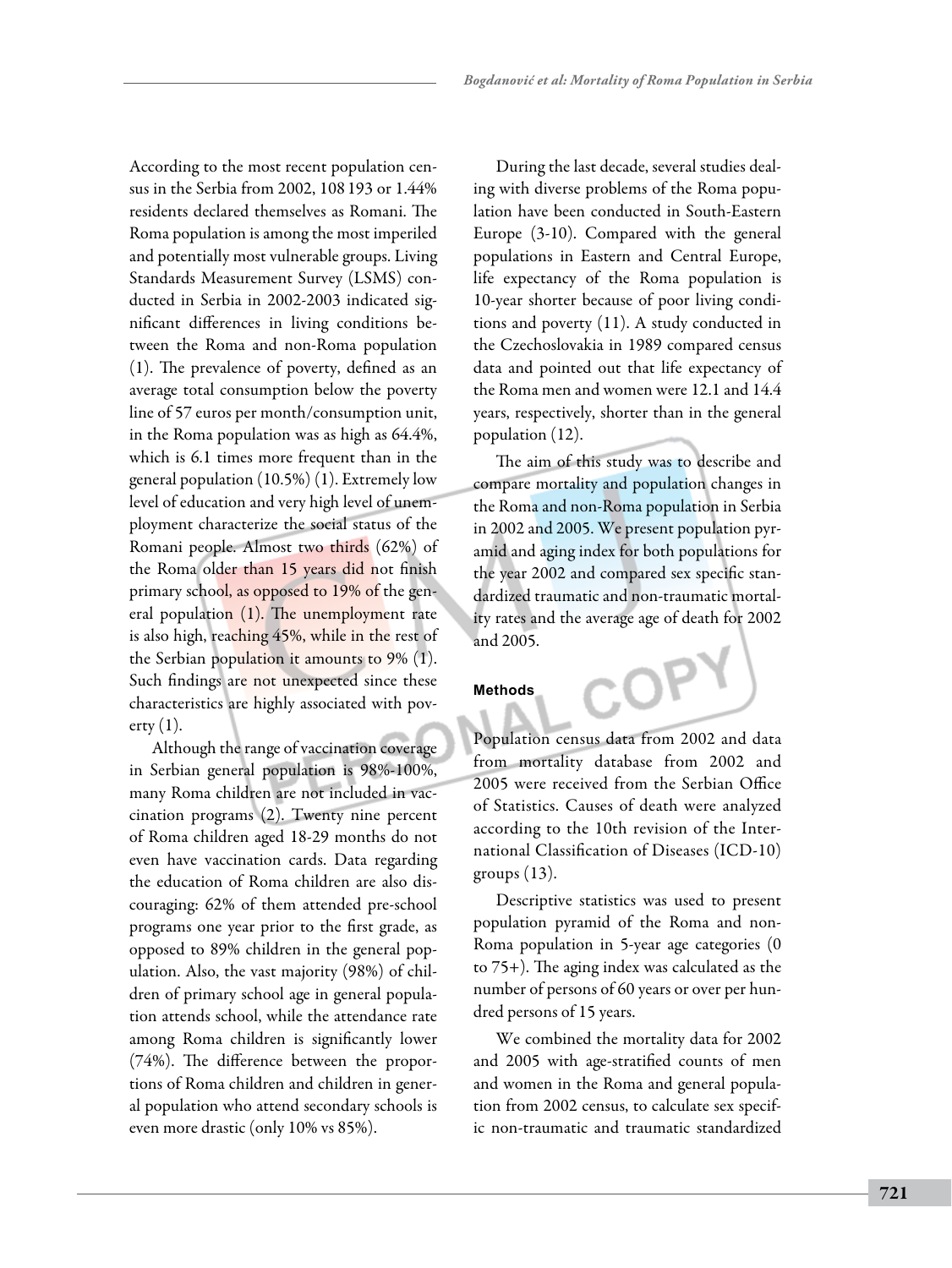death rates per 1000 residents, in relation to the European standard population.

#### *Statistical analysis*

To compare proportional mortalities and standardized mortality rates,  $\chi^2$  test was performed using Statcalc software from EpiInfo, version 6.0 (CDC, Washington DC, USA).

Mann-Whitney U test was used to compare average age of death values, using Statistical Package for the Social Sciences, version 10.0 (SPSS Inc, Chicago, IL, USA).

### **Results**

Population pyramid of the general population in Serbia (Figure 1) indicated negative population growth in 2002, characterized by a low proportion of under-five children and a high proportion of the elderly. The age distribution of the Roma population was completely different. The proportion of children under-five in the Roma population was 11%, after which the percentage progressively decreased in subsequent age groups (Figure 1). The aging index was 18.86 for the Roma and 112.22 for non-Roma population (data not shown).

In 2002, sex specific standardized non-traumatic mortality rate in Roma men was significantly higher than in non-Roma men (18.22 vs 11.93 per 1000;  $\chi^2$  = 178.88; *P*<0.001). In

| Table 1. Sex specific standardized non-traumatic mortality rates |  |
|------------------------------------------------------------------|--|
| in Roma and non-Roma in 2002 and 2005 by sex                     |  |

| Year     | No. of<br>deaths | Age standardized<br>death rate per 1000 | $P^*$   |
|----------|------------------|-----------------------------------------|---------|
| 2002:    |                  |                                         |         |
| male:    |                  |                                         |         |
| Roma     | 402              | 18.22                                   | < 0.001 |
| non-Roma | 49436            | 11.93                                   |         |
| female:  |                  |                                         |         |
| Roma     | 432              | 16.78                                   | < 0.001 |
| non-Roma | 48584            | 8.46                                    |         |
| 2005:    |                  |                                         |         |
| male:    |                  |                                         |         |
| Roma     | 395              | 17.97                                   | < 0.001 |
| non-Roma | 51 146           | 12.49                                   |         |
| female:  |                  |                                         |         |
| Roma     | 377              | 14.89                                   | < 0.001 |
| non-Roma | 51044            | 8.84                                    |         |
|          |                  |                                         |         |

 $x^2$  test.

2005, the rate in Roma men slightly decreased to 17.97 per 1000 and in non-Roma men it increased to 12.49 per 1000, but the difference remained significant ( $χ² = 129.31$ ; *P*<0.001). Sex specific standardized non-traumatic mortality rate in Roma women decreased significantly from 16.78 per 1000 in 2002 to 14.89 per 1000 in 2005 ( $\chi^2$ =6.10; *P*=0.014). In non-Roma women it was significantly lower: 8.46 per 1000 in 2002 ( $\chi^2$  = 431.63; *P*<0.001) and 8.84 per 1000 in 2005 ( $\chi^2$ = 218.54, *P*<0.001) (Table 1).

Sex specific standardized traumatic mortality rate was higher in Roma men than in non-Roma men in both analyzed years (Table 2), but not significantly (0.90 vs 0.72 per 1000 in 2002 and 0.84 vs 0.71 per 1000 in 2005). The



**Figure 1.** Age structure of Roma and non-Roma population in Serbia.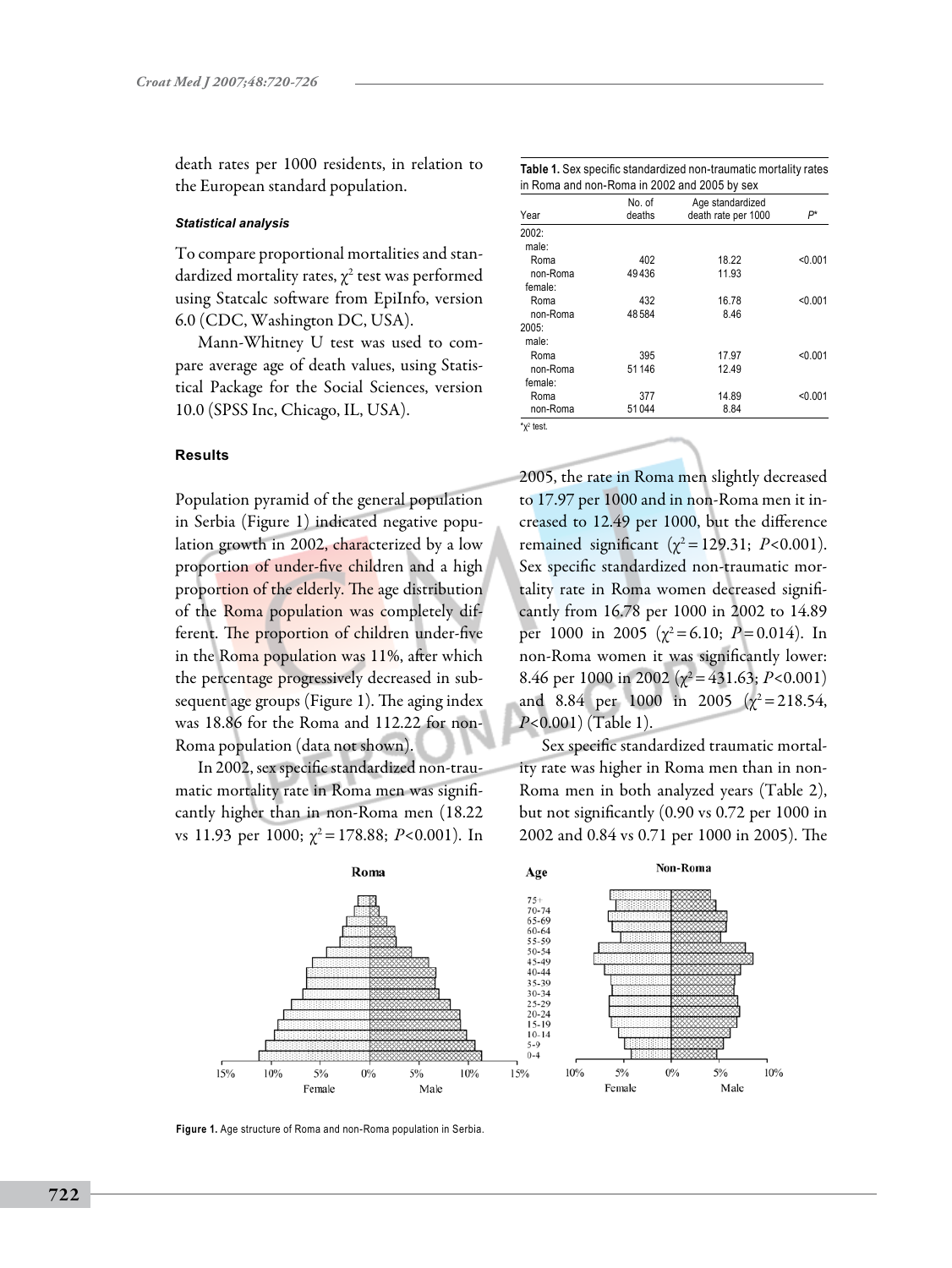rate was also higher in Roma women in 2002 but not significantly (0.30 vs 0.22 per 1000). In 2005, the rate increased to 0.39 per 1000 and the difference in comparison with non-

|          | No. of | Age standardized    |       |  |
|----------|--------|---------------------|-------|--|
| Year     | deaths | death rate per 1000 | P*    |  |
| 2002:    |        |                     |       |  |
| male:    |        |                     |       |  |
| Roma     | 26     | 0.90                | 0.157 |  |
| non-Roma | 2842   | 0.72                |       |  |
| female:  |        |                     |       |  |
| Roma     | 16     | 0.30                | 0.265 |  |
| non-Roma | 1047   | 0.22                |       |  |
| 2005:    |        |                     |       |  |
| male:    |        |                     |       |  |
| Roma     | 26     | 0.84                | 0.270 |  |
| non-Roma | 2769   | 0.71                |       |  |
| female:  |        |                     |       |  |
| Roma     | 12     | 0.39                | 0.006 |  |
| non-Roma | 1002   | 0.21                |       |  |

**Table 3.** Average age of death in Roma and non-Roma in 2002 and 2005 by sex

| Year     | Average age of death (mean±SD) |         |  |
|----------|--------------------------------|---------|--|
| 2002:    |                                |         |  |
| male:    |                                |         |  |
| Roma     | $57.79 \pm 17.92$              | < 0.001 |  |
| non-Roma | $67.89 \pm 14.83$              |         |  |
| female:  |                                |         |  |
| Roma     | $61.00 \pm 18.61$              | < 0.001 |  |
| non-Roma | $72.99 \pm 13.44$              |         |  |
| 2005:    |                                |         |  |
| male:    |                                |         |  |
| Roma     | $56.83 \pm 18.66$              | < 0.001 |  |
| non-Roma | $68.88 \pm 14.42$              |         |  |
| female:  |                                |         |  |
| Roma     | $61.97 \pm 19.48$              | < 0.001 |  |
| non-Roma | $73.96 \pm 12.57$              |         |  |

\*Mann-Whitney U test.

Roma women (0.21 per 1000) became significant  $(\chi^2 = 7.38; P < 0.01)$  (Table 2).

Mean age of death in Roma men decreased from  $57.79 \pm 17.92$  years to  $56.83 \pm 18.66$ years in 2005 and it was significantly lower than in non-Roma men; 10 years for 2002 and 12 years for 2005 (Table 3). Mean age of death of Roma women in 2002 was  $61.00 \pm 18.61$ years, and it increased to  $61.97 \pm 19.48$  years in 2005, but it remained 12 years lower than in non-Roma women (Table 3).

In 2002, the three most common causes of death in the Roma population were blood circulatory system diseases (44%), malignant diseases (20%), and respiratory system diseases (6%) (Table 4). In the general population, blood circulatory system diseases were present in a significantly higher proportion than in the Roma population (55%,  $\gamma^2 = 40.87$ ; *P*<0.001). The respiratory system diseases, on the other hand, were present in 3% of the cases, which is significantly lower ( $\chi^2$  = 23.34; *P*<0.001) than in the Roma population. Differences between all other proportional mortalities were not significant. In 2005, frequencies of death causes and their relations between Roma and general population did not change decisively (Table 4).

In both analyzed years, symptoms, signs, and abnormal findings, rather than the con-

**Table 4.** Number of people who died and proportional mortality in 2002 and 2005 by the 10th Revision of the International Classification of Diseases (ICD-10) group

|                                                       | No (%) of people who died in |                            |             |                           |
|-------------------------------------------------------|------------------------------|----------------------------|-------------|---------------------------|
| ICD-10 group*                                         | 2002                         |                            | 2005        |                           |
|                                                       | Roma                         | non-Roma                   | Roma        | non-Roma                  |
| I Infectious and parasitic diseases                   | 3(0.3)                       | 537 (0.55)                 | 14(1.7)     | 532(0.5)                  |
| II Neoplasms                                          | 177 (20.2)                   | 18628 (18.3)               | 175 (21.6)  | 19941 (18.8)              |
| IX Blood circulatory system diseases (P<0.001)        | 390 (44.5)                   | 56 364 (55.3) <sup>†</sup> | 373 (46.1)  | 60311 (56.9) <sup>†</sup> |
| X Respiratory system diseases (P<0.001)               | 56 (6.4)                     | 3473 (3.4) <sup>†</sup>    | 57(7.0)     | 4199 (4.0) <sup>t</sup>   |
| XI Digestive system diseases                          | 23(2.6)                      | 2953 (2.9)                 | 24(3.0)     | 3556 (3.4)                |
| XV Pregnancy, childbirth, and puerperium              |                              | 1(0.0)                     |             | 10(0.0)                   |
| XVI Conditions originating in perinatal period        | 12(1.4)                      | 484 (0.5)                  | 7(0.9)      | 346(0.3)                  |
| XVII Congenital malformations                         | 2(0.2)                       | 200(0.2)                   | 5(0.6)      | 160(0.2)                  |
| XVIII Symptoms, signs and abnormal findings (P<0.001) | 119 (13.6)                   | 9636 (9.5) <sup>†</sup>    | 74 (9.1)    | 6479 (6.1) <sup>†</sup>   |
| XIX Injuries and poisonings                           | 42 (4.8)                     | 3889 (3.8)                 | 38(4.7)     | 3771 (3.6)                |
| Other                                                 | 52(5.9)                      | 5744 (5.6)                 | 43(5.3)     | 6656 (6.3)                |
| Total                                                 | 876 (100.0)                  | 101909 (100.0)             | 810 (100.0) | 105961 (100.0)            |

\*Roman numerals indicate ICD-10 group of diseases (13).

 $\frac{1}{2}P \leq 0.001$  between Roma and non-Roma in the same year ( $\chi^2$  test).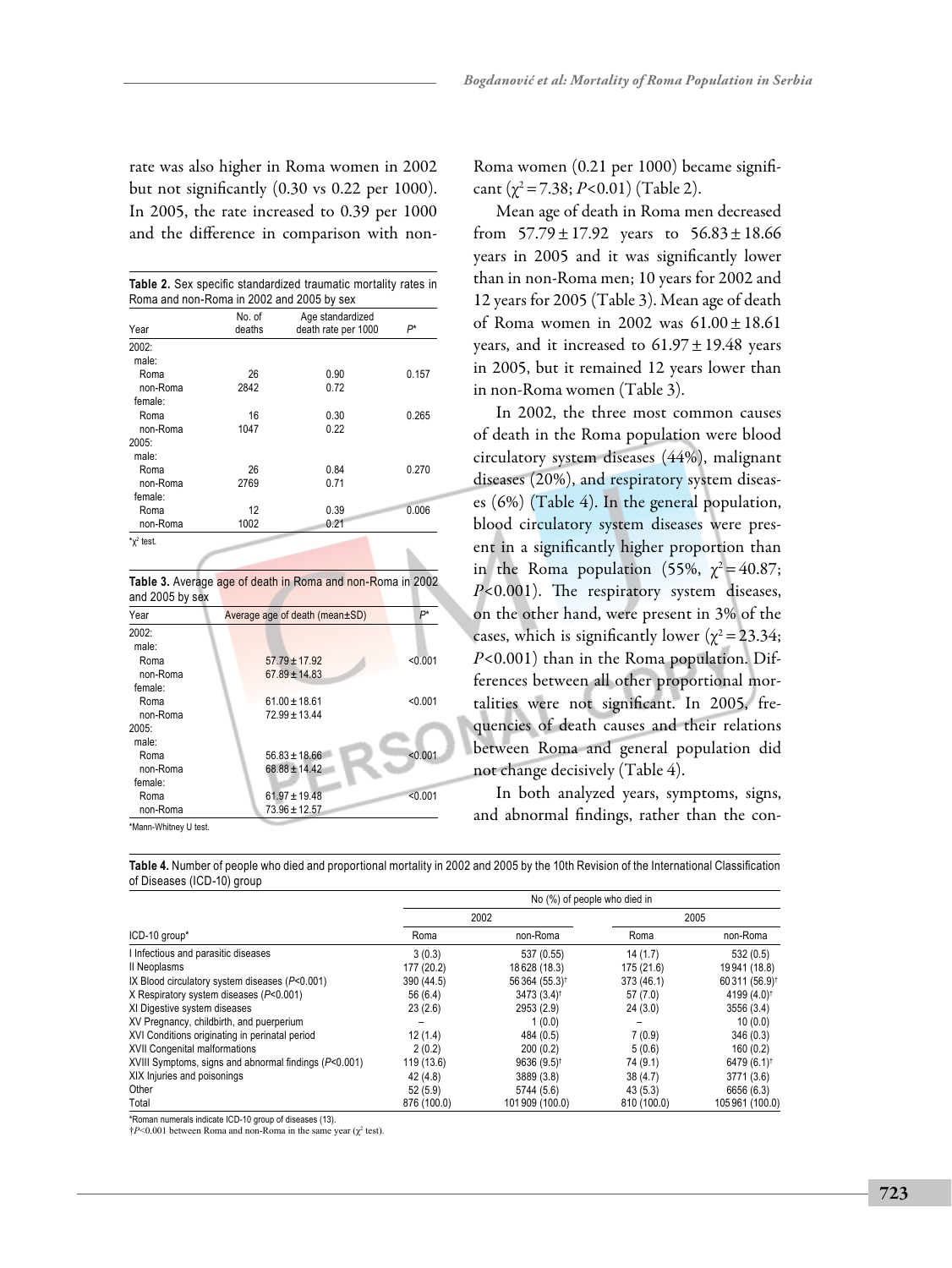ditions that caused them, were nominated as causes of deaths in significantly higher percentage of the Roma than non-Roma population: 14% vs 10% in 2002 ( $\chi^2$ =17.24; *P*<0.001) and 9% vs 6% in 2005 ( $\chi^2$  = 12.74; *P*<0.001), but there was a positive tendency of a decrease in their frequency.

#### **Discussion**

Our study showed that the Roma population in Serbia was a vulnerable and imperiled minority. The age distribution of Roma population was visibly different from general Serbian population. In this "young" population, the proportion of children under-five was as much as 11%, the percentage which progressively decreased in each subsequent age group. This shape of population pyramid can partly be explained by high population growth of Roma population, but the influence of higher morbidity than in the rest of the Serbian population needs to be emphasized. The values of standardized mortality rates of non-traumatic causes among Roma women were twice higher than in non-Roma women, and in men these differences were only slightly lower. Especially concerning is that the Roma population had more than 10 years lower mean age of death than the general population. Such results are not unexpected since similar results have been obtained by other European studies in countries more economically developed than Serbia (11,12,14). Even a study in the USA obtained similar data on the influence of poverty on excessive mortality (15).

When we compared the proportional mortalities, significant differences were observed in the blood circulatory system diseases and respiratory system diseases group. Since the Roma population is a "young" population, having a lower proportion of circulatory system diseases caused death cases (46.1% vs 56.9%). On the other hand, they had twice as

high proportion of the respiratory system diseases caused deaths as non-Roma population  $(7.0\% \text{ vs } 4.0\%).$ 

The large percent of the Roma lives in overcrowded homes with more than 3 persons per room or less than 6 m2 per person. Such living conditions are 13 times more frequent than in the general population (40% vs 3%). The basic infrastructure such as electricity, sewage, or water supply is not available for the large percent of the Roma. As much as 11% of households in the Roma settlements are unfit for living, in comparison to 1% of the general population. Only 87% of Roma households have electrical supply, as opposed to 99.9% of the general population; 61% have water supply, as opposed to 90% of the general population; and 32% have sewage, as opposed to 62% of the general population (1).

Such living conditions represent a substantial risk for the occurrence of infectious and respiratory system diseases.

A low percent of Roma children attended pre-school programs, primary, and secondary school (2), and therefore were not included in the compulsory medical examinations of pre-school and school children, which should determine growth and development disorders and the existence of illnesses.

Available data show that 40.2% of the Roma population had an accessible health care institution up to 1 km away from the settlement they live in, but they rarely used this convenience for different reasons (16). The study "United Nations Development Programme Vulnerable Groups Dataset" conducted in 10 countries in 2005 revealed that only 52% of Roma households had a family doctor, as opposed to 63% of households in the general population (17).

Traditional way of life is very important for the Roma people. Attitudes toward health are also a part of such a life-style. Among such attitudes is that only a bed-ridden person is a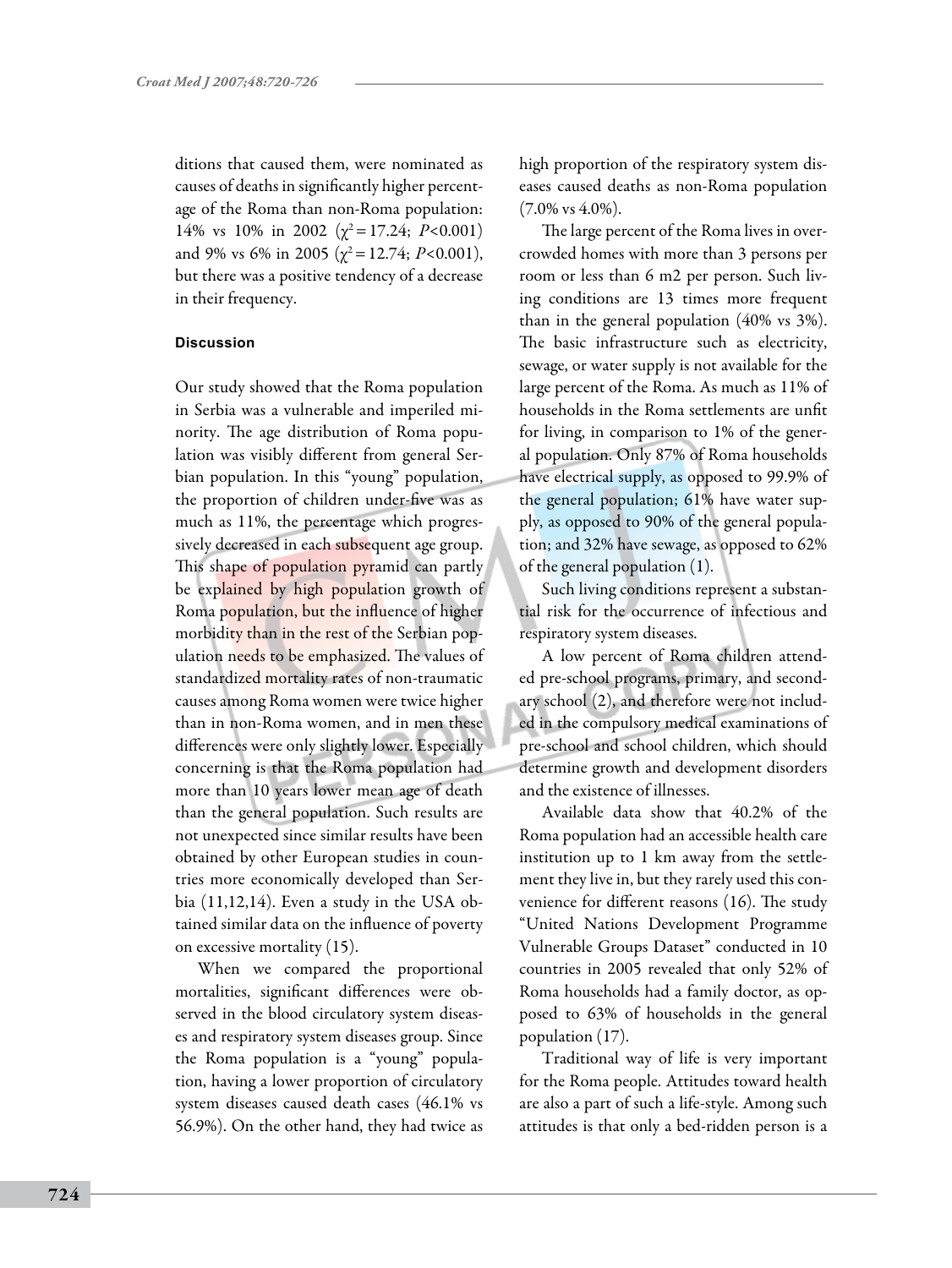sick person (18-20). Roma women start their biological reproduction very young, they do not use contraceptives, visit doctors in pregnancy, or visit the counseling offices for children. Due to poor living conditions, lack of health insurance, and low education, they usually turn to doctors in the later phases of illnesses, which is the reason why so many curable illnesses are not diagnosed and cured, but cause permanent consequences to health. The existing illnesses usually become chronic, which mostly brings premature death. Similar findings were described for Roma populations in other settings (21-25).

In the recent years, the problems of the Roma population have been given a place within the European integrations programs, since handling the needs of imperiled communities is considered very important for maintaining cohesion of the society. Social involvement of Roma is incorporated into the Millennium Development Goals (16).

We faced several limitations and biases in our research. Many members of the Roma population do not have legal documents and it is likely that they are not registered by population censuses. Also, it is possible that some of them, to avoid stigmatization, did not declare themselves or their deceased family members as Romani to census takers or death certificate issuing officials. All of this could bias the research and underestimate the size of the Roma population in the Serbia. Despite limitations, this research gives valuable insight into the main morbidity and health problems of the Roma population in Serbia and the foundation for future research.

Among many initiatives, we should point out "A Decade of Roma Inclusion 2005- 2015." It represents an unprecedented political commitment by governments in Central and Southeastern Europe to improve the socio-economic status and foster social inclusion of Roma within a regional framework.

The 9 countries taking part in the Decade are Bulgaria, Croatia, The Czech Republic, Hungary, Macedonia, Montenegro, Romania, Serbia, and Slovakia. Each country participating in the Decade has developed a national Decade Action Plan that specifies the goals and indicators in the priority areas. The Decade is an international initiative that brings together governments, intergovernmental, and nongovernmental organizations, as well as the Romani civil society, to accelerate progress toward improving life conditions of the Roma and to review such progress in a transparent and quantifiable way. The Decade focuses on the priority areas of education, employment, health, and housing, and commits governments to take into account the other core issues of poverty, discrimination, and gender mainstreaming. Our results could contribute to defining relevant measures and activities for Roma health status improvement. Also, further analysis of Roma mortality could be a useful way of measuring the progress made in the Decade implementation.

### **Acknowledgment**

The authors express special gratitude to Dr Zrinka Biloglav from the University of Zagreb Medical School for her numerous useful and professional suggestions.

#### **References**

- 1 Bjeloglav D, David H, Krstic G, Matkovic G. LSMS Project 2002-2003: life in Serbia through the survey data. Belgrade: Strategic Marketing; 2007.
- 2 Statistical Office of the Republic of Serbia and Strategic Marketing Research Agency. Serbia Multiple Indicator Claster Survey, final report. Belgrade: UNICEF; 2007.
- 3 Hajioff S, McKee M. The health of the Roma people: a review of the published literature. J Epidemiol Community Health. 2000;54:864-9. [Medline:11027202](http://www.ncbi.nlm.nih.gov/sites/entrez?cmd=Retrieve&db=PubMed&list_uids=11027202&dopt=Abstrac)
- 4 Sepkowitz KA. Health of the world's Roma population. Lancet. 2006;367:1707-8. [Medline:16731250](http://www.ncbi.nlm.nih.gov/sites/entrez?cmd=Retrieve&db=PubMed&list_uids=16731250&dopt=Abstrac)
- 5 Fraser A. The Gypsies. Oxford (UK): Blackwell Publishers; 1992.
- 6 Koupilová I, Epstein H, Holcík J, Hajioff S, McKee M. Health needs of the Roma population in the Czech and Slovak Republics. Soc Sci Med. 2001;53:1191-204. [Medline:11556609](http://www.ncbi.nlm.nih.gov/sites/entrez?cmd=Retrieve&db=PubMed&list_uids=11556609&dopt=Abstrac)
- 7 Nesvadbova L, Rutsch J, Kroupa A, Sojka S. The state of